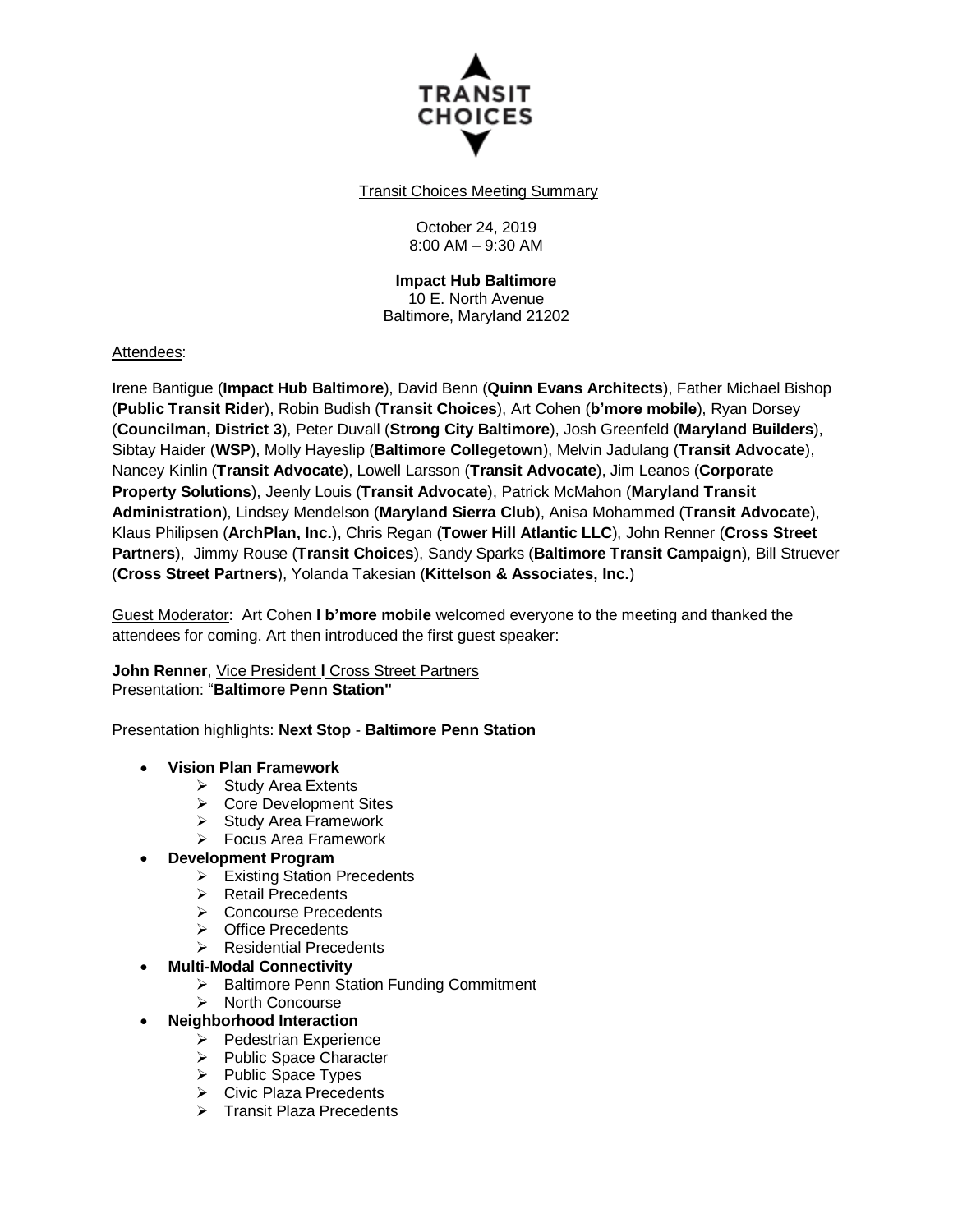**▶ Community Plaza Precedents** 

# **Contact Information**

John Renner, Vice President **l** Cross Street Partners jrenner@crossstpartners.com

### Additional Comments:

- Developers Penn Station Partners (Beatty Development Group and Cross Street Partners) welcome co-investment from the state to be a partner in the planned redevelopment of Baltimore Penn Station.
- Creating a more pedestrian-friendly transit hub and surrounding the station with new mixed-use development will require city and state money in addition to private investment.
- Amtrak has pledged a \$90 million federal investment in station and track improvements.
- The master development agreement gives Penn Station Partners a 98-year ground lease on what is now a parking lot directly north of the station between Charles and St. Paul streets
- It is essential that transportation connections such as MARC, light rail, bus, taxi/ridehailing and walking are part of the planning process.
- The Regional Transportation Plan (RTP) is a terrific opportunity to have a dialogue about a robust transportation system that will unite the city.
- The really important question is whether we can rally a constituency for a serious transportation strategy for Baltimore and the region.

## **Second Guest Speaker:**

**Lindsey Mendelson**, Transportation Representative **l** Maryland Sierra Club Presentation: **"Transportation & Climate Initiative: A new source for transit investments"**

#### Presentation highlights:

- **Transportation & Climate Initiative (TCI)**
	- $\triangleright$  The TCI is a regional collaboration of 12 Northeast and Mid-Atlantic States and the District of Columbia that seeks to improve transportation, develop the clean energy economy and reduce carbon emissions from the transportation sector.
	- $\triangleright$  The participating states are: Connecticut, Delaware, Maine, Maryland, Massachusetts, New Hampshire, New Jersey, New York, Pennsylvania, Rhode Island, Vermont, and Virginia.
	- $\triangleright$  Recognizing that more than one third of all carbon emissions come from the transportation sector, participating states started taking action through working groups focused on regional priorities, such as clean vehicles and fuels. Several TCI states are also now working together to explore potential regional policies to improve transportation systems and reduce pollution.
	- Smog, Soot & Asthma Baltimore's Projected Climate in 2080 will resemble Cleveland, Mississippi.
	- $\geq$  73% of Marylanders support a policy to limit transportation pollution.
	- $\geq$  74% of Maryland voters consider pollution to be a serious problem.
	- $\triangleright$  Maryland and the Regional Greenhouse Gas Initiative (RGGI): As early as 2022 -Program implementation begins.
	- What would investing in Clean Transportation get us?
		- 1. Save thousands of lives in the region in 2030
		- 2. Create more than 113,000 jobs in D.C. and Maryland through 2030
		- 3. Put \$11.81 billion in D.C. and Marylanders pockets through 2030

#### **How to take action**:

- 1. Submit comments online at the TCI portal at: [https://www.transportationandclimate.org](https://www.transportationandclimate.org/)
- 2. Tell your state & local elected officials to tell Gov. Hogan we need a strong program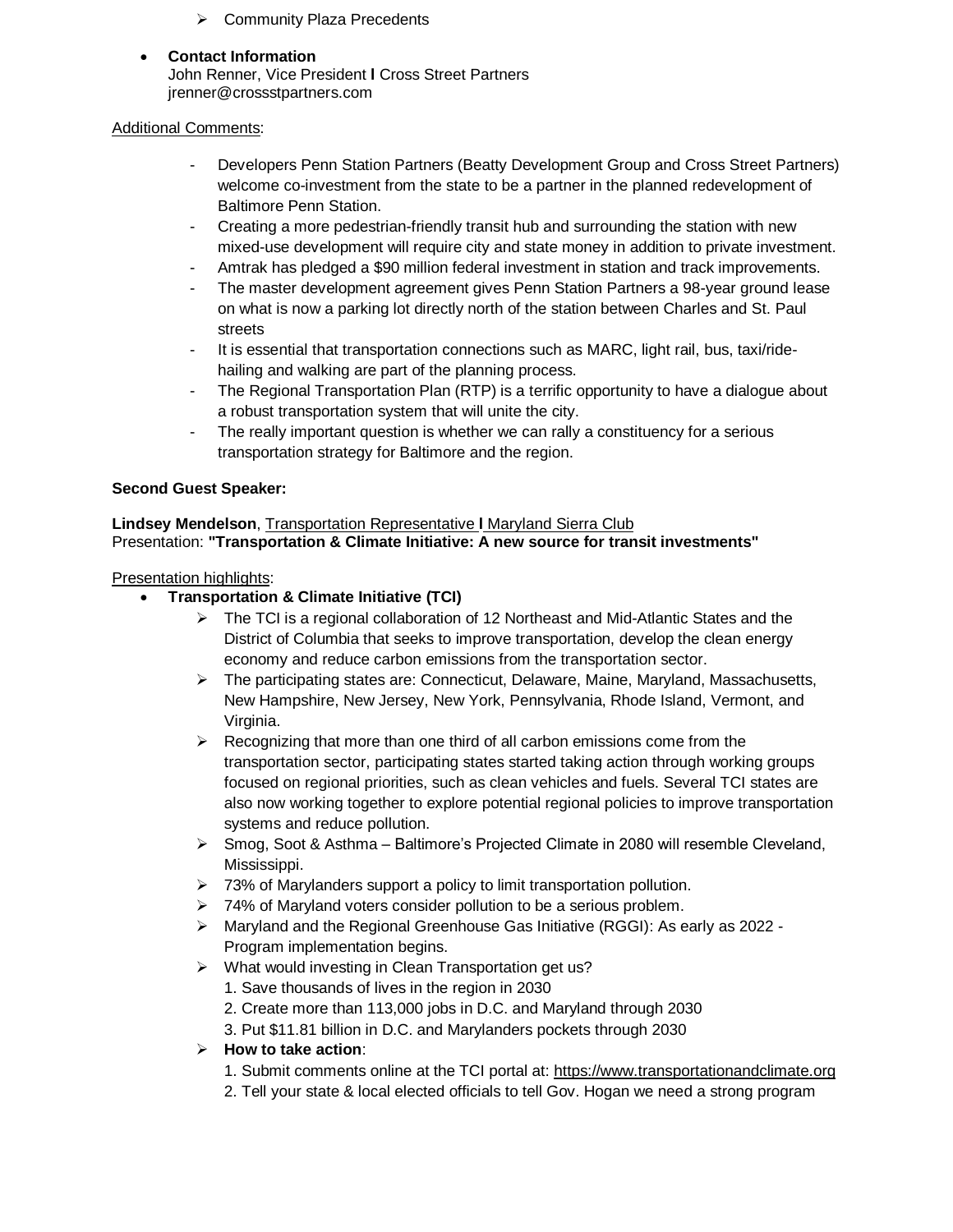based on IPCC targets & substantial investments for transit, walking and biking infrastructure, & clean buses.

### **Contact Information**

Lindsey Mendelson, Transportation Representative **l** Maryland Sierra Club lindsey.mendelson@mdsierra.org

#### Additional Comments:

- Sierra Club is a national environmental advocacy organization with more than 60 chapters, including at least one for every state in the US. They believe that everyone deserves access to a transportation system that protects our climate, keeps us healthy, and connects us to the places where we live, work, and play.
- The Maryland Chapter of the Sierra Club focuses on protecting the state's natural and wildlife resources, monitoring legislation, sponsoring outings, and educating the public about pressing environmental issues.
- In Maryland, the transportation sector which includes cars, buses, trucks, planes, trains, ships, and freight - produces approximately 38 percent of all climate change pollution in the state.
- Currently, the transportation sector is the largest and fastest-growing source of climate disrupting pollution in Maryland and the United States.
- The TCI is about reducing transportation pollution. It is a different regime than Greenhouse Gas emissions from Power Plants.
- The biggest behavior change for reducing pollution comes with a cost structure. One solution would be to put a cost on CO2 emissions.

#### **Other Business:**

Jimmy Rouse, on behalf of Transit Choices acknowledged and thanked both guest speakers for their interesting and informative presentations. He also thanked the meeting attendees for their continued interest and active participation. The Transit Choices meetings provide an important forum for the exchange of ideas and information regarding public transit in Baltimore.

#### **Update**

- OpinionWorks based in Annapolis, Maryland conducted the BaltimoreLink Bus Rider Survey project. The 25 question survey was designed to gather feedback from Baltimore City bus riders about their experience with the BaltimoreLink Bus system. Overall, there were 800 respondents to the survey. Transit Choices will make recommendations for improving the system based on the data collected from the survey. Should additional funding be necessary to implement some of the recommendations, a meeting will be scheduled with MDOT Secretary Pete Rahn and Governor Hogan.
- A meeting was held with Delegate Brooke Lierman (District 46) to discuss the legislative agenda for next year. Delegate Lierman also shared her recommendations for improving BaltimoreLink.
- MDOT MTA is leading the development of a new Regional Transit Plan (RTP) for Central Maryland that will define public transportation goals over the next 25 years. The RTP is a step in the right direction. We need to be competitive if Maryland is Open for Business.
- Transit Choices was awarded a local coalition grant in the amount of \$10,000 from the American Public Transportation Association. The project for which the organization received funding is a public education campaign around [MDOT MTA's Transit Priority Initiative.](https://www.mta.maryland.gov/transit-priority-initiative) The project will help MDOT MTA build community support and political will to work with the City of Baltimore and other local jurisdictions to improve bus service, traffic safety, and bicycle/pedestrian infrastructure through transit prioritizing treatments.
- Mr. Rouse and Robin Budish plan to schedule the following meetings:
	- 1. Steven Sharkey, Director Baltimore City DOT to discuss his vision and priorities for public transportation in Baltimore.